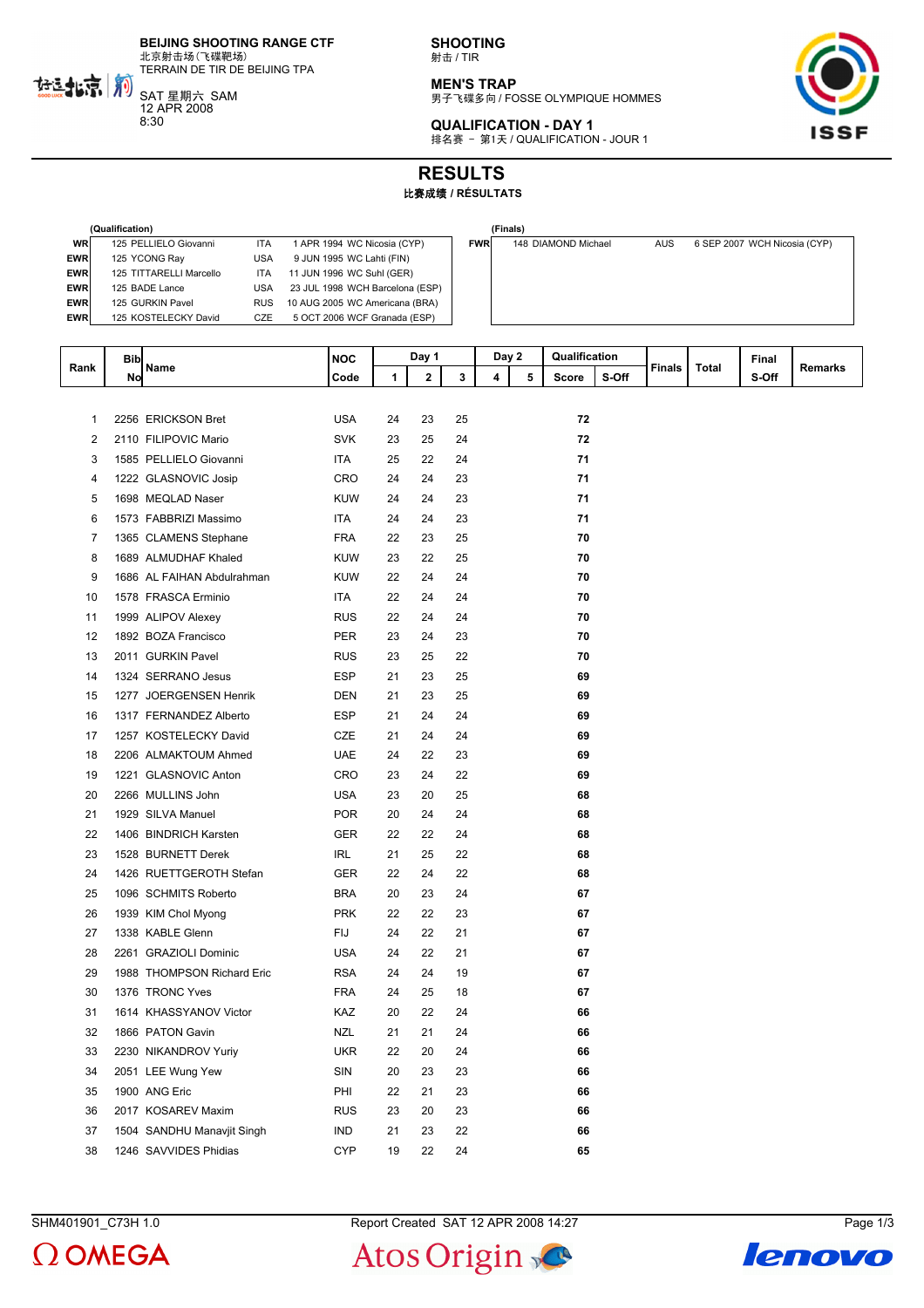**BEIJING SHOOTING RANGE CTF** 北京射击场(飞碟靶场)

TERRAIN DE TIR DE BEIJING TPA

SAT 星期六 SAM 12 APR 2008 8:30

热批京前

**SHOOTING** 射击 / TIR

**MEN'S TRAP** 男子飞碟多向 / FOSSE OLYMPIQUE HOMMES



**QUALIFICATION - DAY 1** 排名赛 - 第1天 / QUALIFICATION - JOUR 1

## **RESULTS** 比赛成绩 **/ RÉSULTATS**

|      | <b>Bib</b> |                                  | <b>NOC</b> |    | Day 1        |    | Day 2 |   | Qualification |       |               |       | Final |                |
|------|------------|----------------------------------|------------|----|--------------|----|-------|---|---------------|-------|---------------|-------|-------|----------------|
| Rank | No         | Name                             | Code       | 1  | $\mathbf{2}$ | 3  | 4     | 5 | Score         | S-Off | <b>Finals</b> | Total | S-Off | <b>Remarks</b> |
|      |            |                                  |            |    |              |    |       |   |               |       |               |       |       |                |
| 39   |            | 1964 AL-ATHBA Rashid             | QAT        | 20 | 21           | 24 |       |   | 65            |       |               |       |       |                |
| 40   |            | 2077 AMICI Francesco             | <b>SMR</b> | 19 | 24           | 22 |       |   | 65            |       |               |       |       |                |
| 41   |            | 1177 LI Yajun                    | <b>CHN</b> | 22 | 21           | 22 |       |   | 65            |       |               |       |       |                |
| 42   |            | 1926 AZEVEDO Joao                | <b>POR</b> | 23 | 23           | 19 |       |   | 65            |       |               |       |       |                |
| 43   |            | 2179 TSAI Yen Chen               | <b>TPE</b> | 20 | 20           | 24 |       |   | 64            |       |               |       |       |                |
| 44   |            | 1753 ONG Chee Kheng              | <b>MAS</b> | 22 | 19           | 23 |       |   | 64            |       |               |       |       |                |
| 45   |            | 1023 HENWOOD Craig               | AUS        | 21 | 21           | 22 |       |   | 64            |       |               |       |       |                |
| 46   |            | 1242 ELLINAS Georgios            | <b>CYP</b> | 22 | 20           | 22 |       |   | 64            |       |               |       |       |                |
| 47   |            | 1861 BROWNE COLE Myles           | NZL        | 20 | 23           | 21 |       |   | 64            |       |               |       |       |                |
| 48   |            | 2045 CHOO Choon Seng             | SIN        | 20 | 23           | 21 |       |   | 64            |       |               |       |       |                |
| 49   |            | 2198 SINMAZISIK Mustafa Can      | TUR        | 21 | 22           | 21 |       |   | 64            |       |               |       |       |                |
| 50   |            | 1351 KIRVESMAKI Janne            | <b>FIN</b> | 22 | 22           | 20 |       |   | 64            |       |               |       |       |                |
| 51   |            | 1517 SODHI Birendeep             | IND        | 23 | 22           | 19 |       |   | 64            |       |               |       |       |                |
| 52   |            | 1646 JUNG Changhee               | <b>KOR</b> | 23 | 22           | 19 |       |   | 64            |       |               |       |       |                |
| 53   |            | 1863 EDE Graeme                  | NZL        | 25 | 21           | 18 |       |   | 64            |       |               |       |       |                |
| 54   |            | 2177 SHIH Jung Hung              | <b>TPE</b> | 22 | 17           | 24 |       |   | 63            |       |               |       |       |                |
| 55   |            | 1127 RADEV Dimcho                | BUL        | 19 | 21           | 23 |       |   | 63            |       |               |       |       |                |
| 56   |            | 1178 LI Yang                     | <b>CHN</b> | 20 | 21           | 22 |       |   | 63            |       |               |       |       |                |
| 57   |            | 1244 LEONTIOU Leontios           | CYP        | 20 | 21           | 22 |       |   | 63            |       |               |       |       |                |
| 58   |            | 1087 MENACHO FLORES Cesar David  | <b>BOL</b> | 21 | 20           | 22 |       |   | 63            |       |               |       |       |                |
| 59   |            | 1007 DASQUE Juan Carlos          | ARG        | 22 | 19           | 22 |       |   | 63            |       |               |       |       |                |
| 60   |            | 1513 SINGH Mansher               | <b>IND</b> | 20 | 22           | 21 |       |   | 63            |       |               |       |       |                |
| 61   |            | 1006 DE LEIRA E SILVA Joao Paulo | <b>ANG</b> | 20 | 22           | 21 |       |   | 63            |       |               |       |       |                |
| 62   |            | 2302 le Nghia                    | VIE        | 21 | 21           | 21 |       |   | 63            |       |               |       |       |                |
| 63   |            | 1305 MEDHAT Adham                | EGY        | 23 | 20           | 20 |       |   | 63            |       |               |       |       |                |
| 64   |            | 1409 DAMME Rene                  | GER        | 21 | 23           | 19 |       |   | 63            |       |               |       |       |                |
| 65   |            | 2108 CAVARA Roman                | <b>SVK</b> | 20 | 20           | 22 |       |   | 62            |       |               |       |       |                |
| 66   |            | 1663 LEE Young Sik               | <b>KOR</b> | 19 | 22           | 21 |       |   | 62            |       |               |       |       |                |
| 67   |            | 1201 ZHANG Bing                  | <b>CHN</b> | 19 | 22           | 21 |       |   | 62            |       |               |       |       |                |
| 68   |            | 1134 BIETZ Tye                   | CAN        | 21 | 22           | 19 |       |   | 62            |       |               |       |       |                |
| 69   |            | 1530 MURPHY Philip               | IRL        | 18 | 22           | 21 |       |   | 61            |       |               |       |       |                |
| 70   |            | 1618 MOGILEVSKIY Andrey          | KAZ        | 19 | 21           | 21 |       |   | 61            |       |               |       |       |                |
| 71   |            | 1719 SVENTICKAS Rytis            | LTU        | 20 | 19           | 21 |       |   | 60            |       |               |       |       |                |
| 72   |            | 1928 FARIA Jose                  | <b>POR</b> | 19 | 21           | 20 |       |   | 60            |       |               |       |       |                |
| 73   |            | 1532 TANNER Colin                | IRL        | 19 | 21           | 20 |       |   | 60            |       |               |       |       |                |
| 74   |            | 1136 di SALVATORE Giuseppe       | CAN        | 17 | 24           | 19 |       |   | 60            |       |               |       |       |                |
| 75   |            | 2117 VARGA Erik                  | <b>SVK</b> | 21 | 20           | 19 |       |   | 60            |       |               |       |       |                |
| 76   |            | 2041 AMAT Mohd Zain              | SIN        | 20 | 16           | 23 |       |   | 59            |       |               |       |       |                |
| 77   |            | 1308 SHAFIK Ahmed                | EGY        | 20 | 18           | 21 |       |   | 59            |       |               |       |       |                |
| 78   |            | 1005 CARMO Ricardo               | ANG        | 20 | 18           | 21 |       |   | 59            |       |               |       |       |                |
| 79   |            | 1645 JOO Ip Sang                 | <b>KOR</b> | 20 | 19           | 20 |       |   | 59            |       |               |       |       |                |
| 80   |            | 1058 CARLIEZ Clement             | BEL        | 18 | 20           | 20 |       |   | 58            |       |               |       |       |                |
| 81   |            | 2222 DENCHYK Vadym               | <b>UKR</b> | 20 | 23           | 15 |       |   | 58            |       |               |       |       |                |
| 82   |            | 2287 GAVRILOV Andrey             | UZB        | 17 | 20           | 20 |       |   | 57            |       |               |       |       |                |
| 83   |            | 2137 AL KHATIB Salaheddin        | <b>SYR</b> | 17 | 22           | 18 |       |   | 57            |       |               |       |       |                |

 $\Omega$  OMEGA

SHM401901\_C73H 1.0 Report Created SAT 12 APR 2008 14:27 Page 2/3

Atos Origin